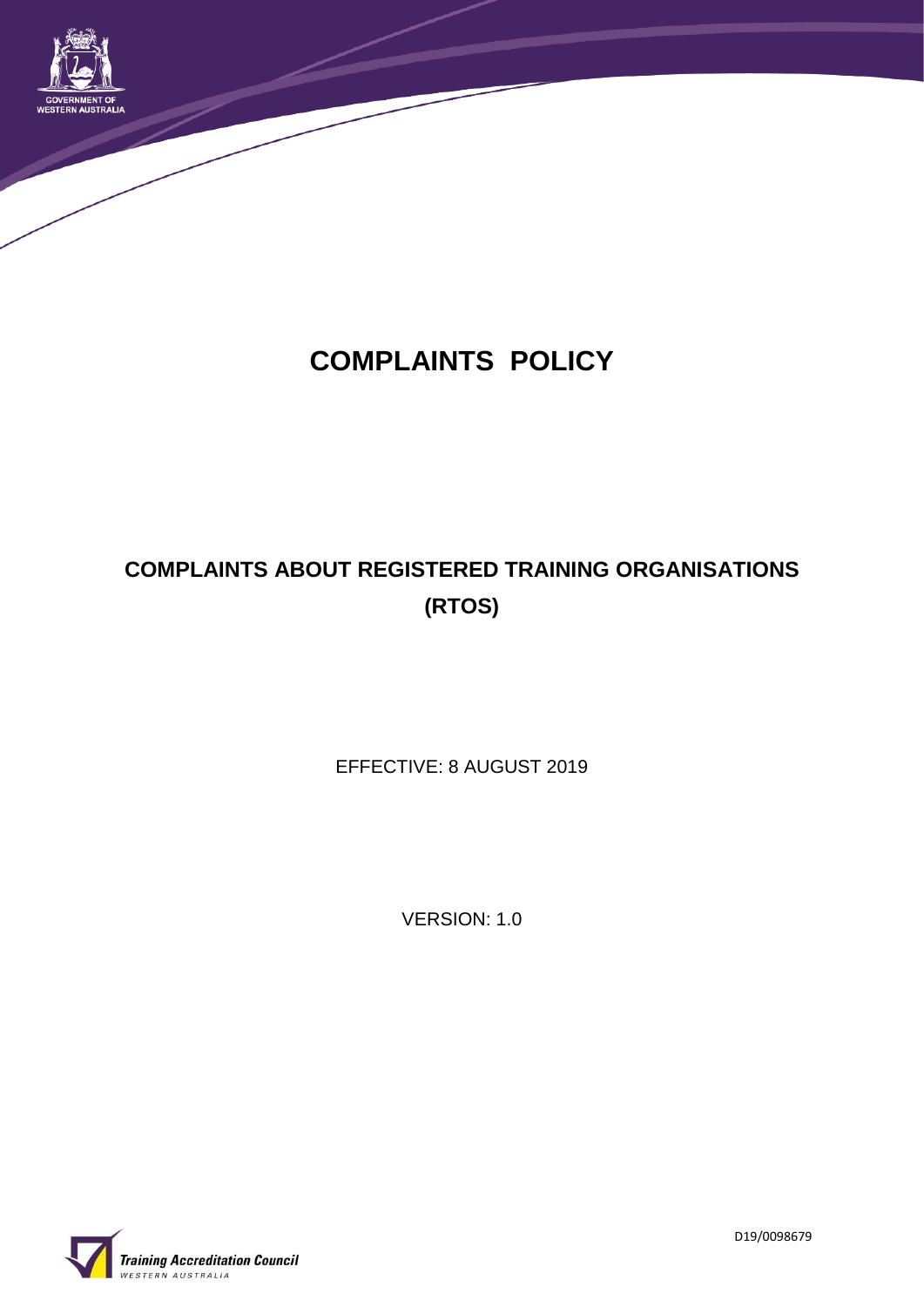### **CONTENTS**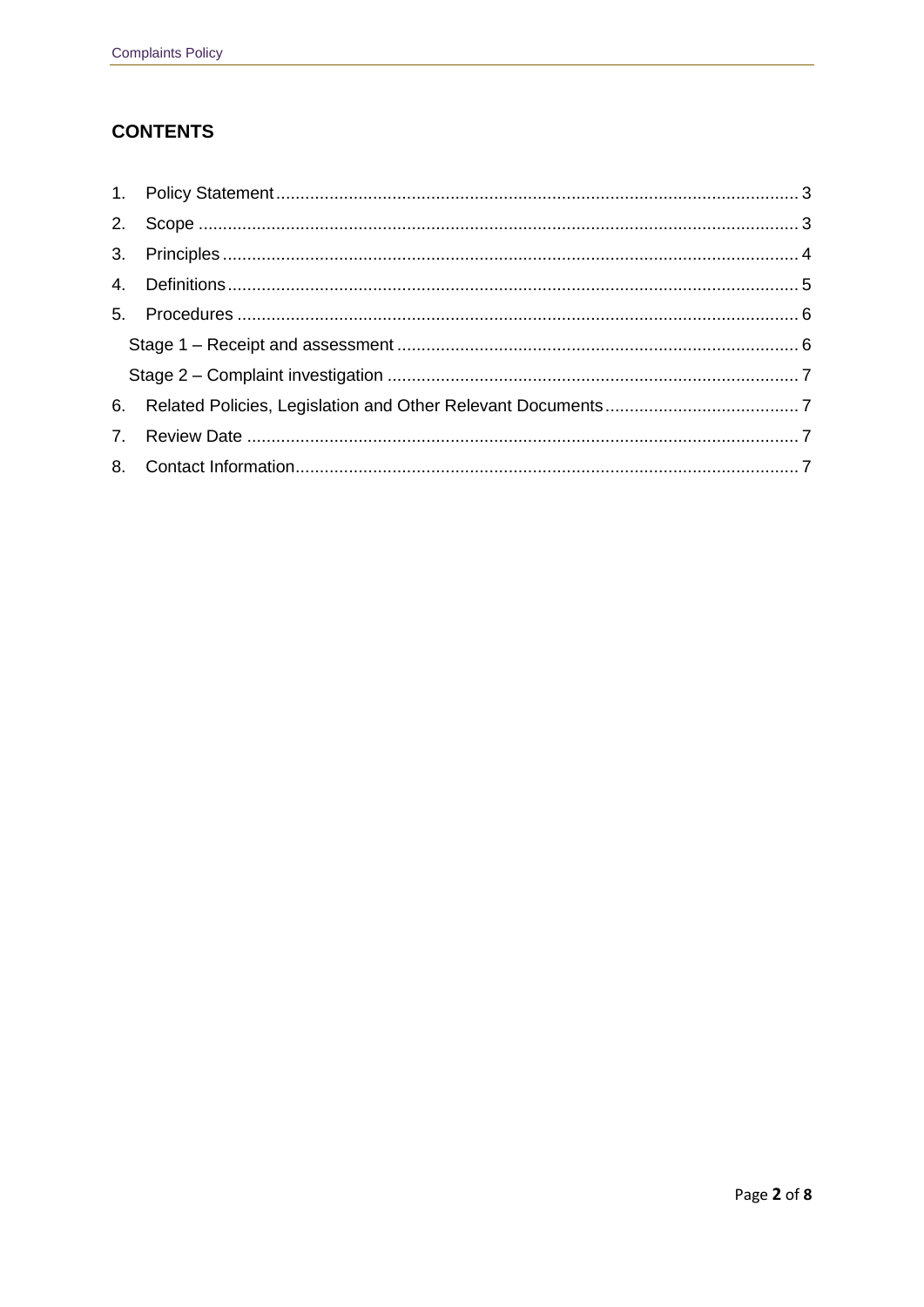### **1. POLICY STATEMENT**

This policy outlines the Training Accreditation Council's (TAC or the Council) commitment under the *Vocational Education and Training Act 1996* (VET Act), *Vocational Education and Training (General) Regulations 2009* (Regulations) and the *Standards for VET Regulators 2015* to provide students, parents and consumers with a mechanism to lodge complaints about Registered Training Organisations (RTOs) registered with the Council.

The aims of the policy are to:

- provide information on the role and responsibilities of the Council; and
- set out the process and procedures when dealing with complaints.

The Council believes that an effective Complaints Policy and associated procedures are an important source of regulatory information. The outcome of complaint investigations inform the risk management strategies of the Council and other compliance activities such as strategic reviews, compliance audits or reviews of individual RTOs.

The complaints process contributes to continuous improvement and adds 'public value' to the overall VET compliance framework within Western Australia.

### **2. SCOPE**

The Council is Western Australia's registering and course accrediting body. It is responsible for the quality assurance and recognition of VET services in Western Australia. The TAC Secretariat supports the Council in the performance of its regulatory functions by investigating complaints.

The Complaints Policy applies to complaints received:

- about TAC registered RTOs relating to their compliance with the *Standards for Registered Training Organisations (RTOs) 2015* (Standards for RTOs); and
- about a person or provider that claims to be an RTO or claims to deliver an approved VET course or nationally recognised qualification when they are not registered and authorised to do so.

The Complaints Policy does not apply to:

- refunds:
- personal disputes between trainers and students;
- employment arrangements between a trainer and their employer;
- negative RTO staff behaviour such as bullying, harassment and intimidation; or
- any issues that fall outside of the VET Act and the Standards for RTOs.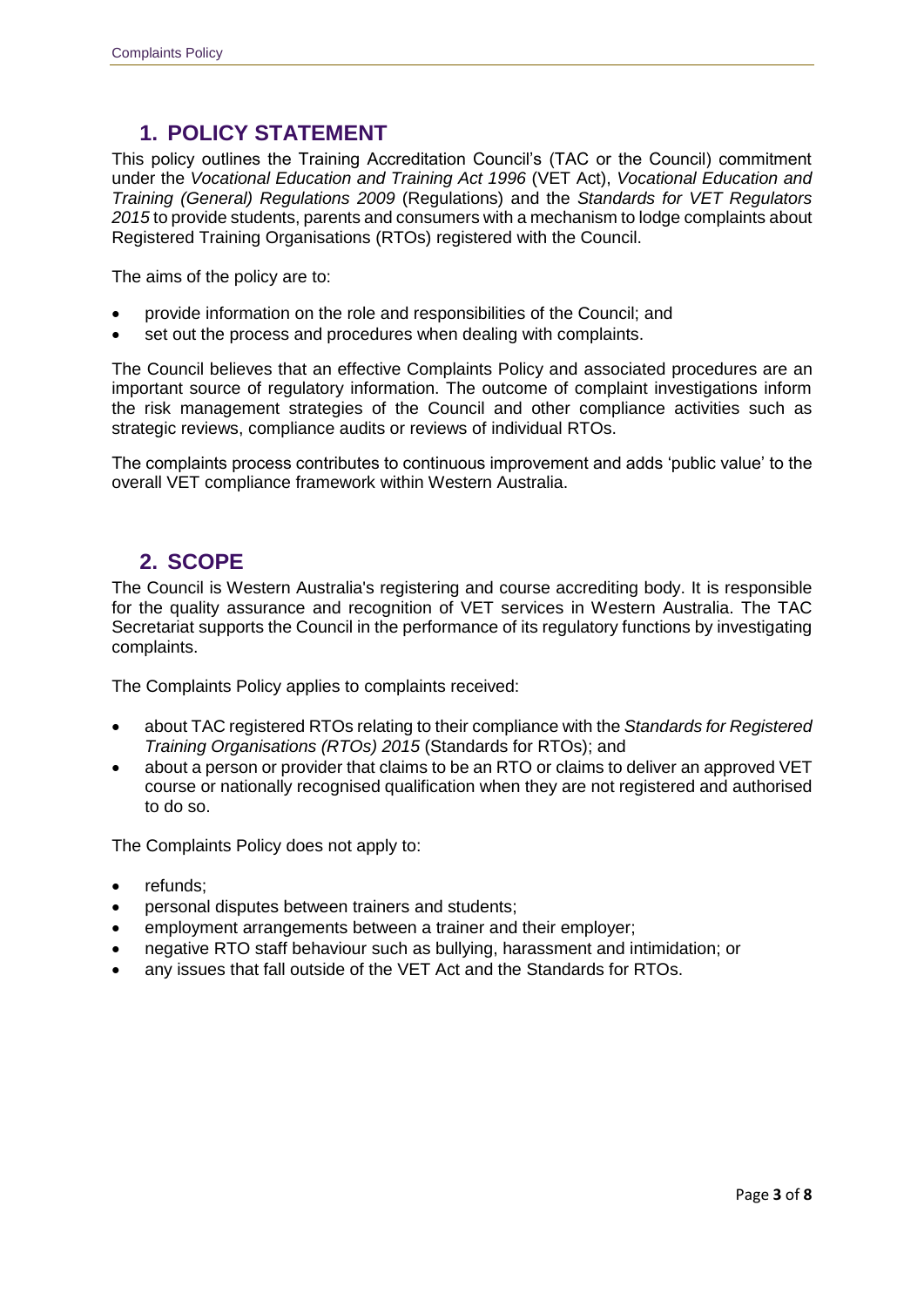## **3. PRINCIPLES**

This policy is based on the following principles:

*Accessibility –* the process for making a complaint is easy for the complainant to understand and access*.*

*Responsiveness –* complaints are acknowledged promptly and the complainant is kept informed throughout the process.

*Objectivity* – complaints are dealt with in an equitable, objective and unbiased manner.

*Procedural Fairness*:

- all parties to the complaint matter have an opportunity to present their case;
- the organisation that is the subject of the complaint is given sufficient details of the complaint and the opportunity to respond;
- the Council will make reasonable enquiries, act fairly and consider all relevant information; and
- reasons for the decision are provided.

*Confidentiality –* The personal information of the complainant and any people who are subject to the complaint will be kept confidential and only used for the purposes of addressing the complaint.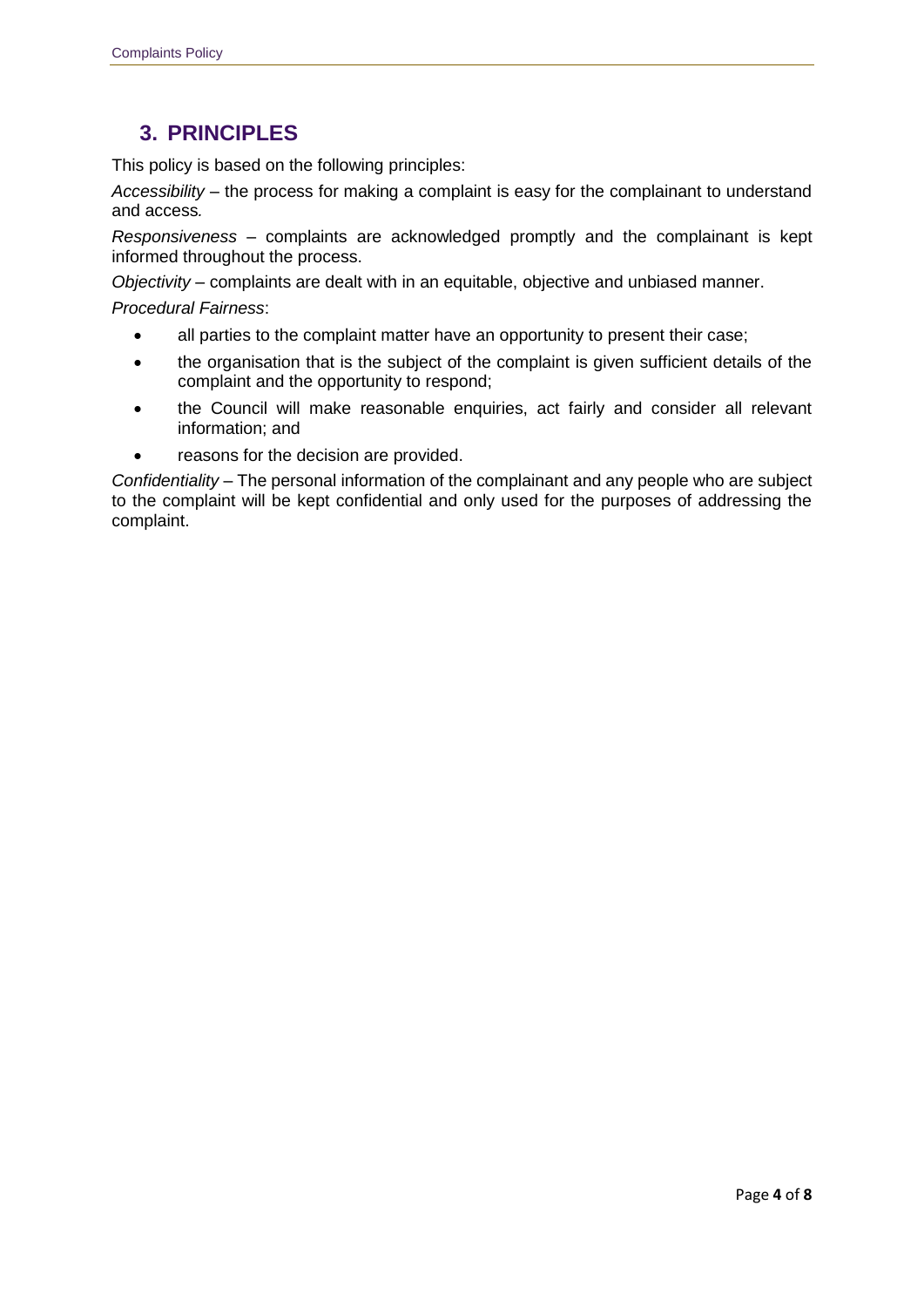# **4. DEFINITIONS**

| <b>Complainant</b>                                      | Person or organisation who makes a complaint to the Council.                                                                                                                                  |
|---------------------------------------------------------|-----------------------------------------------------------------------------------------------------------------------------------------------------------------------------------------------|
| <b>Complaint</b>                                        | A submission to the Council that outlines the matters of<br>dissatisfaction with the products and/or services provided by a<br>training organisation.                                         |
| <b>Complaint audit</b>                                  | A complaint audit is scheduled when a complaint has been verified<br>and not resolved during the complaint investigation process.                                                             |
| <b>Complaint Closure</b>                                | The RTO has been informed of the complaint outcome and no<br>further action is to be taken in relation to the complaint.                                                                      |
| <b>Complaint</b><br>Investigation                       | Evidence is provided to the Council from the complainant and RTO<br>and is reviewed to determine if there are any potential<br>non-compliances against the Standards for RTOs or the VET Act. |
| <b>Compliance</b>                                       | The requirements of the Standards for RTOs have been met,<br>based on the evidence reviewed.                                                                                                  |
| <b>Registered Training</b><br><b>Organisation (RTO)</b> | Providers who are registered by a VET Regulator in Australia to<br>deliver nationally recognised training.                                                                                    |
| <b>Resolution</b>                                       | A complaint is resolved when it is settled or concluded and the<br>parties are notified of the outcome.                                                                                       |
| <b>Respondent</b>                                       | An organisation who has been requested to provide a response to<br>a complaint.                                                                                                               |
| <b>Standards for RTOs</b>                               | Standards for Registered Training Organisations (RTOs) 2015                                                                                                                                   |
| <b>TAC</b>                                              | <b>Training Accreditation Council</b>                                                                                                                                                         |
| <b>The Council</b>                                      | <b>Training Accreditation Council</b>                                                                                                                                                         |
| <b>Verified complaint</b>                               | Non-compliances have been identified following a complaint<br>investigation.                                                                                                                  |
| <b>VET</b>                                              | Vocational Education and Training.                                                                                                                                                            |
| <b>VET Act</b>                                          | Vocational Education and Training Act 1996.                                                                                                                                                   |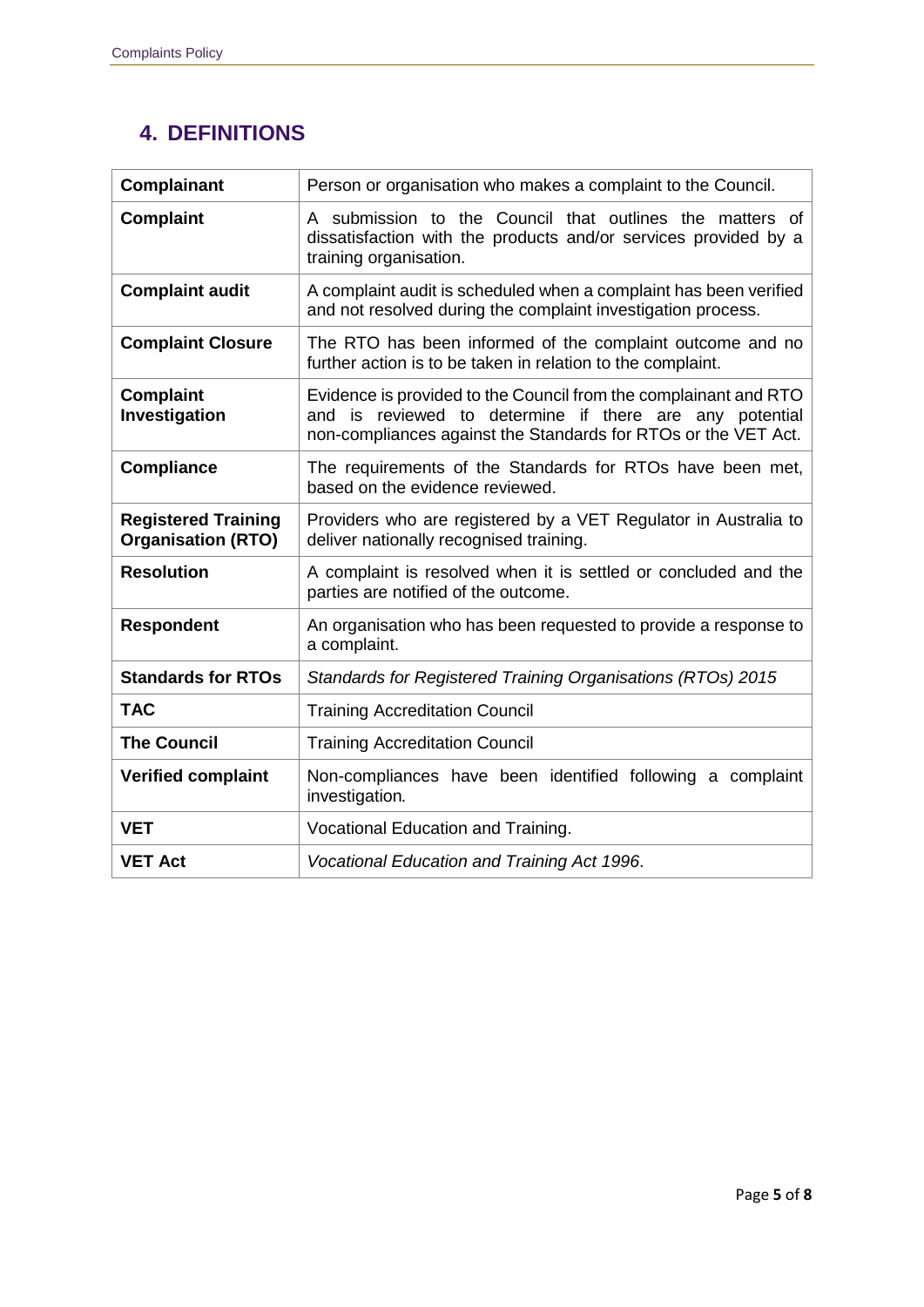#### **5. PROCEDURES**

The roles and responsibilities of the Council are outlined in the VET Act, the Regulations and the *Standards for VET Regulators 2015.*

The *Standards for VET Regulators 2015* requires the Council to manage complaints about RTOs. As a result of the Council's limited jurisdiction, complaints may not always be resolved to the satisfaction of all parties, and resolution may not mean the complaint is concluded in favour of any of the parties.

The TAC Secretariat (the Secretariat) manages these complaints in accordance with the procedures.

Complaints are made via:

- the TAC website by completing the *[Complaint Form](https://eforms.des.wa.gov.au/Produce/Form/PUB/TAC_Complaint_Form)* located on the TAC website under both the 'Students' and 'Employers and Industry' tabs*,*
- via email [taccomplaints@dtwd.wa.gov.au,](mailto:taccomplaints@dtwd.wa.gov.au) or
- $\bullet$  telephone 9224 6510, or
- post to Locked Bag 16 OSBORNE PARK DC WA 6916.

Upon receipt of a complaint the following actions are undertaken:

#### STAGE 1 – RECEIPT AND ASSESSMENT

- complaints are submitted via the TAC Complaint Form, phone or email;
- all complaints are registered and recorded by the TAC Secretariat;
- within two working days, an email or letter will be sent to the complainant confirming receipt;
- within five working days, the TAC Secretariat will contact the complainant by phone or in writing and will undertake one or more of the following actions:
	- 1.1 where the complaint falls outside the jurisdiction of TAC, the complainant will be advised:
		- 1.1.1 the basis on which this has been determined;
		- 1.1.2 options for referral to another agency if appropriate.
	- 1.2 confirmation that a formal complaint has been made by the complainant to the RTO in the first instance and that this process is completed; and
	- 1.3 the complaint is discussed with the complainant to confirm all details and if required, further information requested.
- the TAC Secretariat will examine whether sufficient evidence exists to support a complaint investigation on allegations within the scope of the Complaints Policy (ie., the RTO's compliance with the Standards for RTOs and/or s.58A(1) of the VET Act);
- if insufficient evidence exists to progress the complaint, the complainant will be advised verbally (where possible) and in writing and the complaint will be closed;
- if sufficient evidence is available, the matter will progress to *Stage 2 – Complaint Investigation*.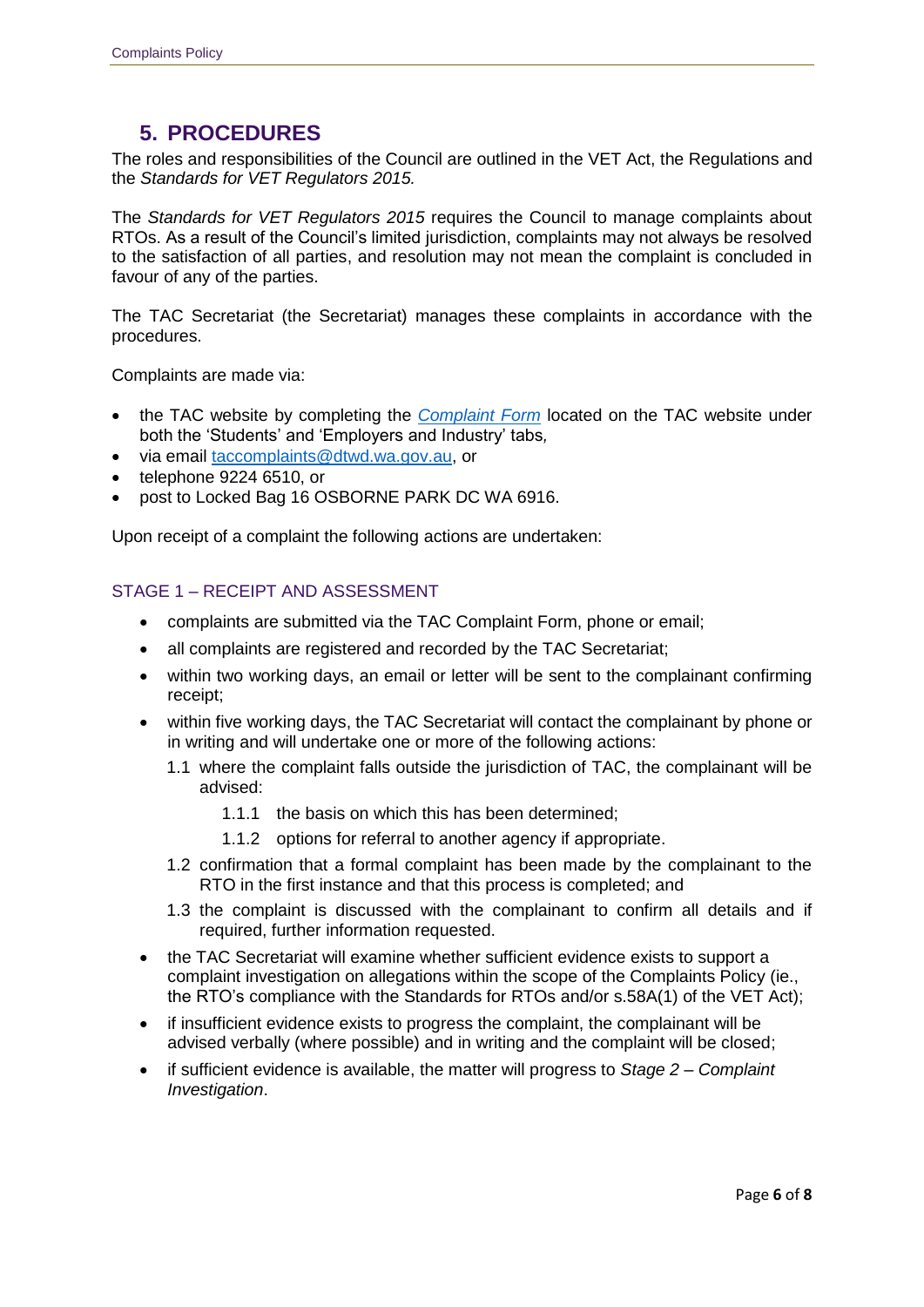#### STAGE 2 – COMPLAINT INVESTIGATION

- the training organisation will be formally advised of the complaint verbally (where possible) and in writing;
- the training organisation provides the TAC Secretariat with a formal response to the allegations and evidence to support the response;
- the TAC Secretariat will assess all evidence received from the complainant and the training provider and form a view on whether the complaint is verified and supported by evidence;
- the complainant will be advised verbally (where possible) and in writing of the TAC Secretariat's decision, any further action to be taken and that the complaint has been resolved. One or more of the following reasons will be given:
	- o insufficient evidence available to support the complaint allegation/s made of non-compliance with the Standards for RTOs or VET Act;
	- $\circ$  remedial action taken by the training provider and compliance with the Standards for RTOs or VET Act has been achieved as a result;
	- o an offer made by the training provider to the complainant in resolution of the complaint issues; and/or
	- $\circ$  non-compliance/s with the Standards for RTOs or VET Act were verified via the complaint investigation and the commencement of an audit has been endorsed.
- complainants and/or respondents who are not satisfied with the handling of their complaint may contact the Director, Training Regulation, Department of Training and Workforce Development via [taccomplaints@dtwd.wa.gov.au.](mailto:taccomplains@dtwd.wa.gov.au)

## **6. RELATED POLICIES, LEGISLATION AND OTHER RELEVANT DOCUMENTS**

- *Vocational Education and Training Act 1996*
- *Vocational Education and Training (General) Regulations 2009*
- *Standards for VET Regulators 2015*
- *Standards for Registered Training Organisations (RTOs) 2015*
- *TAC Service Standards*

#### **7. REVIEW DATE**

The review date will be 12 months from the date that the policy is endorsed by the Council, unless an earlier review date is required.

#### **8. CONTACT INFORMATION**

Manager, Risk and Information Telephone: (08) 9224 6510

General Enquires: [tac@dtwd.wa.gov.au](mailto:tac@dtwd.wa.gov.auCourse%20accreditation:%20taccourseaccreditation@dtwd.wa.gov.auComplaints:%20taccomplaints@dtwd.wa.gov.au) Complaints: [taccomplaints@dtwd.wa.gov.au](mailto:taccomplaints@dtwd.wa.gov.au)